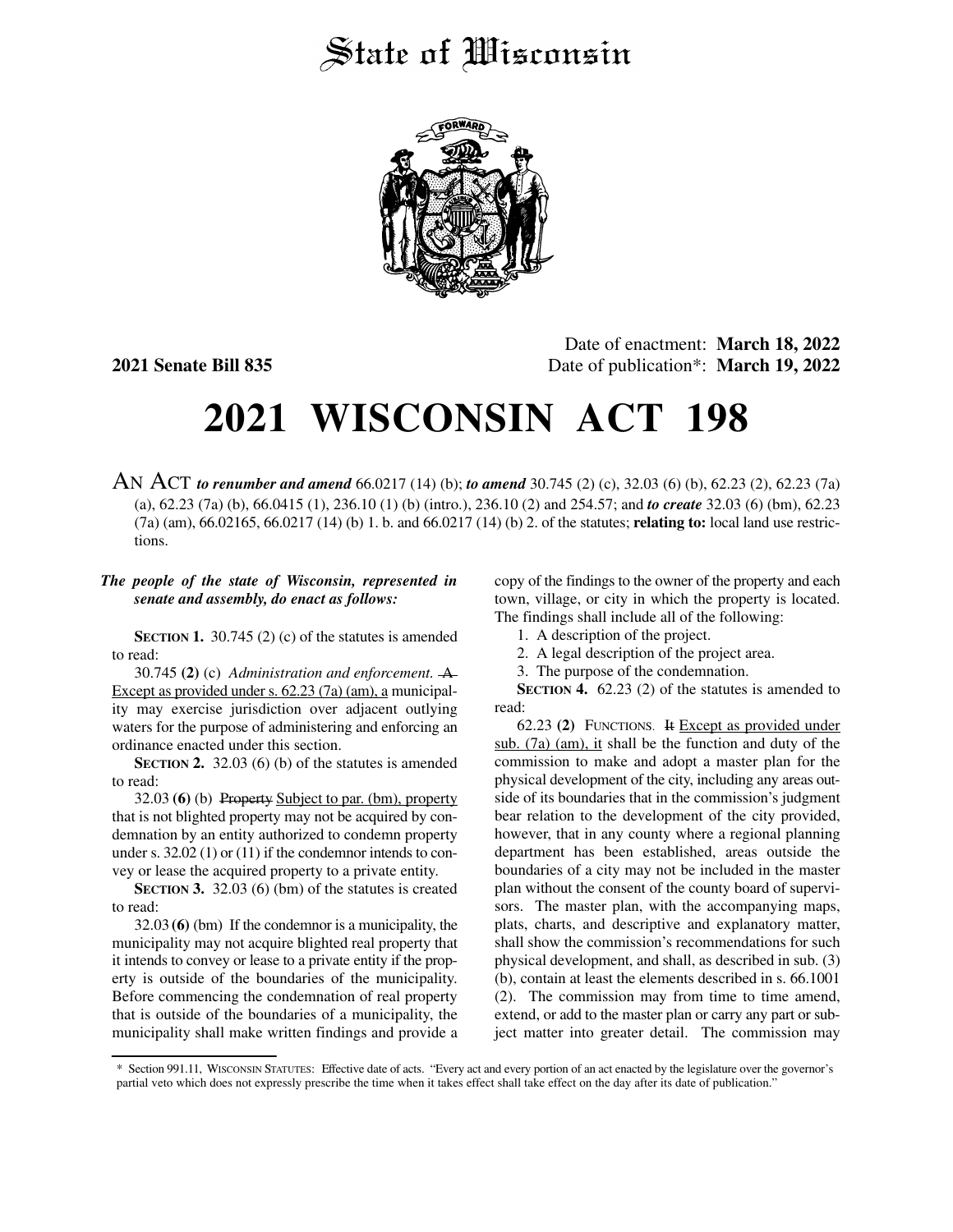adopt rules for the transaction of business and shall keep a record of its resolutions, transactions, findings, and determinations, which record shall be a public record.

**SECTION 5.** 62.23 (7a) (a) of the statutes is amended to read:

62.23 **(7a)** (a) Extraterritorial zoning jurisdiction means the unincorporated area within 3 miles of the corporate limits of a first, second or third class city, or 1 1/2 miles of a fourth class city or a village. The unincorporated area subject to extraterritorial zoning jurisdiction includes areas that are either surrounding or entirely surrounded by a single city or village. Wherever extraterritorial zoning jurisdictions overlap, the provisions of s. 66.0105 shall apply and any subsequent alteration of the corporate limits of the city by annexation, detachment or consolidation proceedings shall not affect the dividing line as initially determined under s. 66.0105. The governing body of the city shall specify by resolution the description of the area to be zoned within its extraterritorial zoning jurisdiction sufficiently accurate to determine its location and such area shall be contiguous to the city. The boundary line of such area shall follow government lot or survey section or fractional section lines or public roads, but need not extend to the limits of the extraterritorial zoning jurisdiction. Within 15 days of the adoption of the resolution the governing body shall declare its intention to prepare a comprehensive zoning ordinance for all or part of its extraterritorial zoning jurisdiction by the publication of the resolution in a newspaper having general circulation in the area proposed to be zoned, as a class 1 notice, under ch. 985. The city clerk shall mail a certified copy of the resolution and a scale map reasonably showing the boundaries of the extraterritorial jurisdiction to the clerk of the county in which the extraterritorial jurisdiction area is located and to the town clerk of each town, any part of which is included in such area.

**SECTION 6.** 62.23 (7a) (am) of the statutes is created to read:

62.23 **(7a)** (am) 1. In this paragraph, "primary geographical area" means the area of a city or village that serves as the location of the primary seat of government and all territory that is contiguous to that area.

2. Unless otherwise agreed to by a town, the authority of a city or village to exercise jurisdiction outside of its adjacent outlying waters when acting under s. 30.745 (2), or outside of its boundaries or corporate limits when acting under this subsection or sub. (2), or under s. 66.0415 (1), 236.10 (1) (b) or (2), or 254.57, includes only town territory within the extraterritorial zoning jurisdiction of the city or village surrounding or included entirely within the primary geographical area of the city or village.

**SECTION 7.** 62.23 (7a) (b) of the statutes is amended to read:

62.23 **(7a)** (b) The governing body may enact, without referring the matter to the plan commission, an interim zoning ordinance to preserve existing zoning or

uses in areas subject to a general zoning ordinance under s. 59.69, 60.61, or 60.62 and to preserve existing uses in areas not subject to a general zoning ordinance in all or part of the extraterritorial zoning jurisdiction while the comprehensive zoning plan is being prepared. Such ordinance may be enacted as is an ordinary ordinance but shall be effective for no longer than  $-2$  years 18 months after its enactment, unless extended as provided in this paragraph. Within 15 days of its passage, the governing body of the city shall publish the ordinance in a newspaper having general circulation in the area proposed to be zoned as a class 1 notice, under ch. 985, or as a notice, as described under s. 62.11 (4) (c) 2., and the city clerk shall mail a certified copy of the ordinance to the clerk of the county in which the extraterritorial jurisdiction is located and to the clerk of each town affected by the interim zoning ordinance and shall file a copy of the ordinance with the city plan commission. The governing body of the city may extend the interim zoning ordinance for no longer than one year, upon the recommendation of the joint extraterritorial zoning committee established under par. (c). No other interim zoning ordinance shall be enacted affecting the same area or part thereof until  $\frac{2}{5}$  years after the date of the expiration of the interim zoning ordinance or the one year extension thereof. While the interim zoning ordinance is in effect, the governing body of the city may amend the districts and regulations of the ordinance according to the procedure set forth in par. (f).

**SECTION 8.** 66.02165 of the statutes is created to read:

**66.02165 Limitations on newly created incorporated village or city.** For a 5−year period after incorporation under this subchapter, a newly incorporated city or village may not add or contract to add any remaining town territory of the town from which the newly incorporated city or village was created by use of consolidation, a boundary agreement, or annexation other than annexation by unanimous approval under s. 66.0217 (2), except that the city or village and town territory remaining after incorporation may consolidate as permitted under s. 66.0230.

**SECTION 9.** 66.0217 (14) (b) of the statutes is renumbered 66.0217 (14) (b) 1. (intro.) and amended to read:

66.0217 **(14)** (b) 1. (intro.) No territory may be annexed by a city or village under this section if no part of the city or village is located in the same county as the territory that is subject to the proposed annexation unless the one of the following applies:

a. The town board adopts a resolution approving the proposed annexation.

**SECTION 10.** 66.0217 (14) (b) 1. b. of the statutes is created to read:

66.0217 **(14)** (b) 1. b. The annexation is by unanimous approval under sub. (2).

**SECTION 11.** 66.0217 (14) (b) 2. of the statutes is created to read: